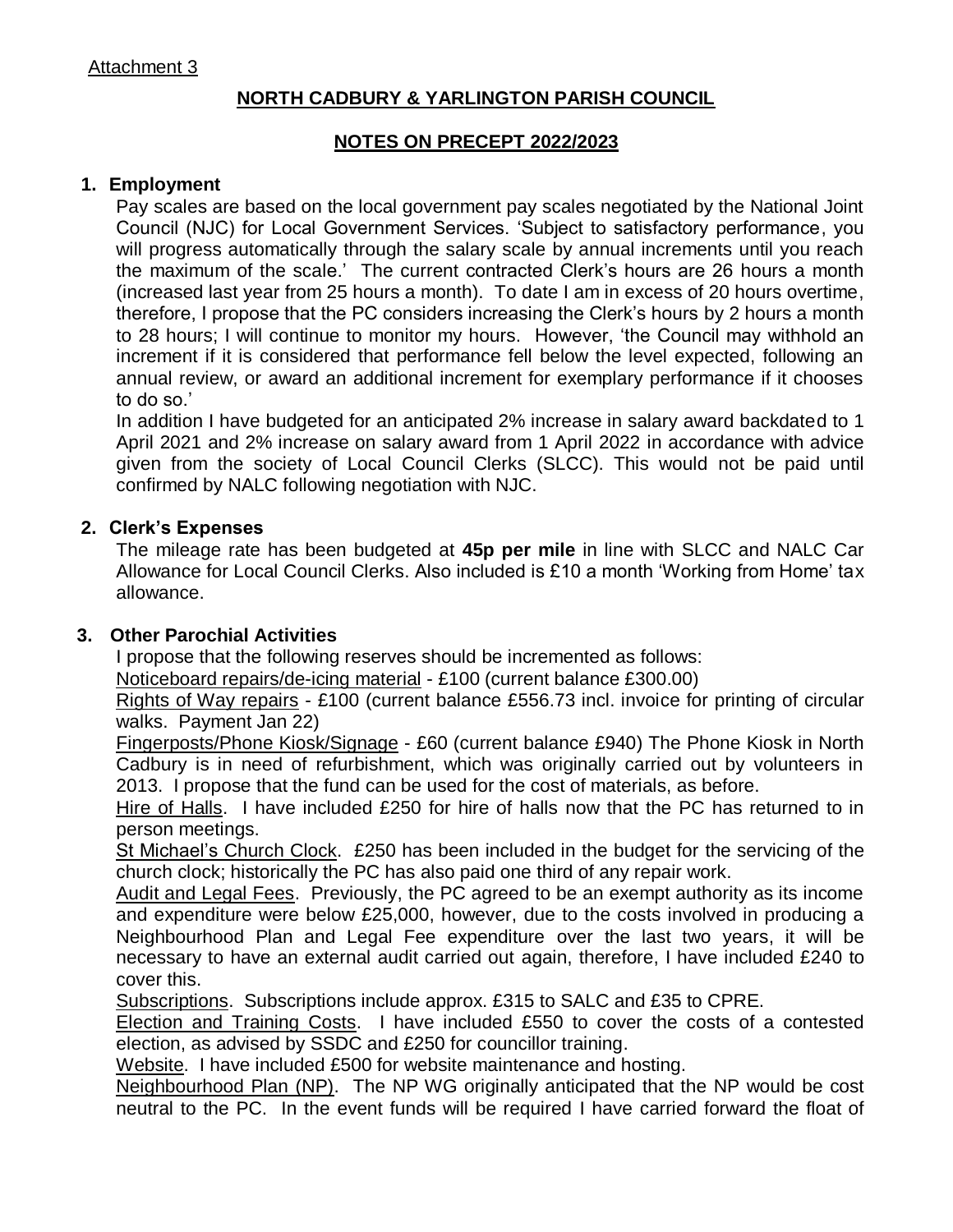## Attachment 3

£2,500. I propose that the PC considers allocating the £1,005.57 of CIL funds received last FY to the NP Fund as legitimate expenditure.

Contingencies. I have reduced the level of contingency remaining in this FY from £1,500 to £1,000, however, I have maintained the level of contingency at £1,500 for FY 22/23.

## **4. Churchyard grants**

The system for paying churchyard grants was reviewed in 2018 when the PC agreed to increase the grants to £1,200, from £1,000 for N Cadbury PCC and to £500 from £350 for Yarlington PCC, fixed for three years and was due for review in January 2021. Last year the PC agreed to defer the review until January 2022. I propose that the PC maintains this level of grant for the next three years.

### **5. Hall grants and Village Halls Refurbishment (VHR) Reserve**

The routine maintenance grants were increased in 2018 to £150, £100 and £50 for North Cadbury, Galhampton and Yarlington respectively. Last year the PC agreed to defer the review to January 2022. In my opinion the grants are quite low still, however, I am aware that all the Halls received fairly substantial grants due to Covid, therefore, I propose that the PC defers for one more year with the intention to increase in January 2023 once the NP has been finalised.

### **6. Playing Field grants**

Both Hall Treasurers have submitted their estimates/expenditure for grass cutting and playing field maintenance, which is included.

### **7. Charitable donations**

I have maintained the charitable donations as follows: £250 for locally orientated charities/organisations, £150 for South Somerset CAB and £250 for St Margaret's Hospice. The PC also agreed funding of £200 for the SSCAT Bus and £100 for Castle Cary Library.

### **8. Precept and General Reserve (GR)**

The Joint Panel on Accountability and Governance Practitioners Guide (JPAG) (March 2020 edition) advises: "The generally accepted recommendation with regard to the appropriate minimum level of a Smaller Authority's GR is that this should be maintained at between three (3) and twelve (12) months Net Revenue Expenditure (NRE)."

"The smaller the authority, the closer the figure should be to 12 months NRE."

The estimated GR at 31/03/22 is £2,226.27 which is only just above the minimum recommended GR i.e., c.£2,065 (3 months NRE). I recommend that the PC builds this up by an additional month each year until it reaches a more acceptable lever of GR.

**The PC has gradually increased its precept in stages of £500 since FY 2017/18, with the exception of the increase of £2,500 in FY 21/22 due to the increased expenditure to cover legal fees (£3,000 plus VAT). I propose that the PC increases the precept by a minimum of £850 from £15,500 to £16,300 for FY 22/23 due to cover potential contested election costs and to meet the minimum level of GR. This would equate to an increase of approx. £1.43 per household per annum, the equivalent of 4.43%.**

There are hopefully ample provisions in the 2022/23 budget (including a £1,500 contingency and an adequate GR). It is considered unlikely that the Council will be under real financial pressure during this period.